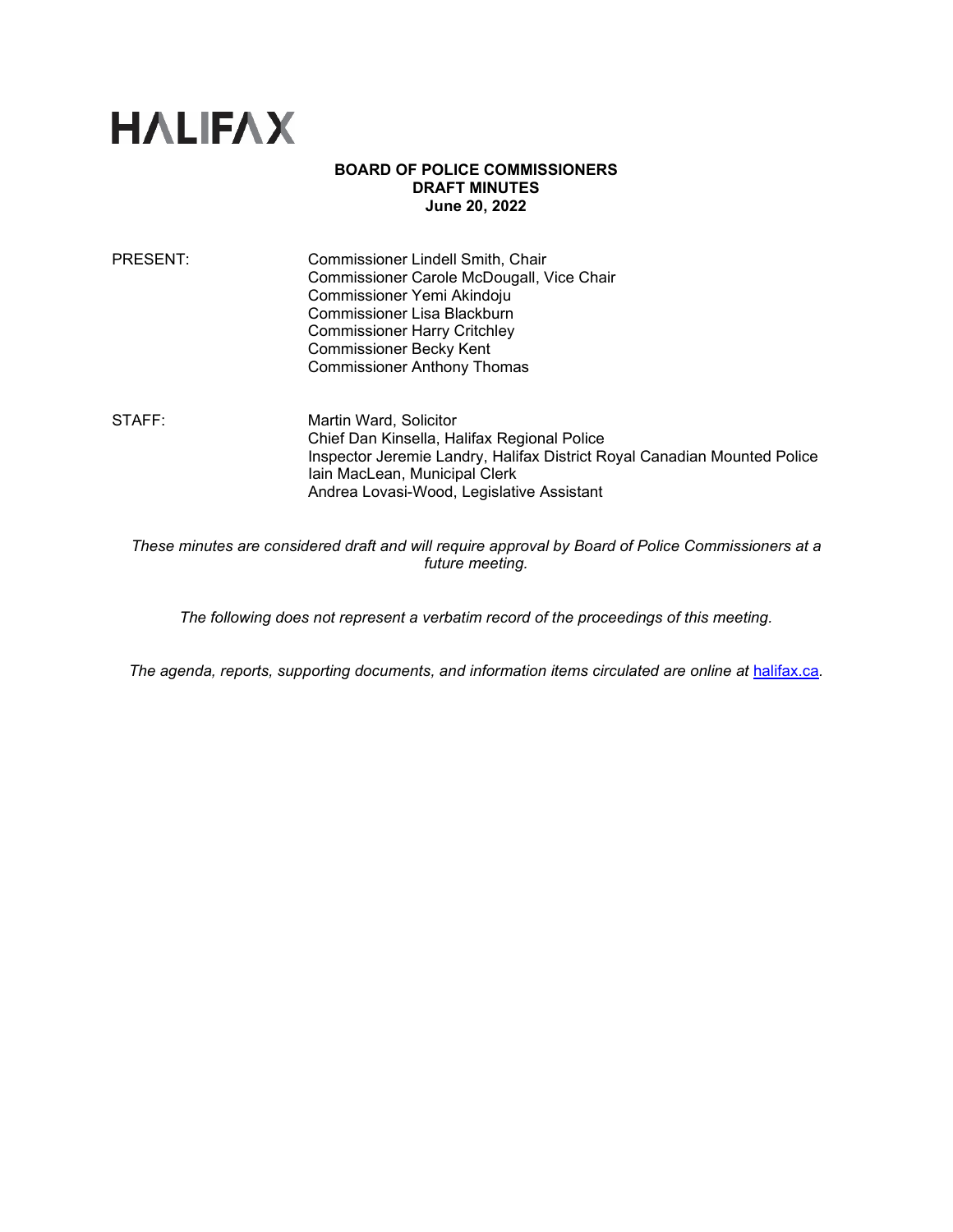*These minutes are considered draft and will require* **Board of Police Commissioners**  *approval by the Board of Police Commissioners at* **Draft Minutes**   $a$  *future meeting.* 

*The meeting was called to order at 12:34 p.m., and recessed at 2:46 p.m. the Board of Police Commissioners reconvened in at 2:57 p.m. the Board of Police Commissioners moved into an In Camera (In Private) session at 4:00 p.m. and reconvened at 4:52 p.m., the Board of Police Commissioners adjourned at 5:09 p.m.*

# **1. CALL TO ORDER AND LAND ACKNOWLEDGEMENT**

The Chair called the meeting to order at 12:34 p.m. and acknowledged that the meeting took place in the traditional and ancestral territory of the Mi'kmaq people, and that we are all treaty people.

# **2. COMMUNITY ANNOUNCEMENTS – NONE**

# **3. APPROVAL OF MINUTES – May 16, 2022**

MOVED by Commissioner Blackburn, seconded by Commissioner McDougall

# **THAT the minutes of May 16, 2022 be approved as circulated.**

# **MOTION PUT AND PASSED.**

# **4. APPROVAL OF THE ORDER OF BUSINESS AND APPROVAL OF ADDITIONS AND DELETIONS**

Additions*:* None

# Deletions*:* None

Deferred to the July 6, 2022 meeting of Board of Police Commissioners:

• Item 10.1.2 Wortley Report Recommendations Tracking Document June 2022 Update

Item 7.1 Jurisdictional Authority to Create a Terms of Reference for an Independent Civilian Review be considered after Item 13.1 LEGAL ADVICE - Private and Confidential Report.

Item 10.2.2 Commissioner Critchley – Violence Against Women Advocate Case Review be considered after Item 8.3.1 Presentation – Violence Against Women Advocate Case Review: An Emerging Best Practice in Sexual Assault Investigations.

MOVED by Commissioner Critchley, seconded by Commissioner Blackburn

### **THAT the agenda be approved as amended.**

### **MOTION PUT AND PASSED.**

Later in the meeting, it was MOVED by Commissioner Blackburn, seconded by Commissioner McDougall

**THAT the following items be deferred to the July 6, 2022 meeting of the Board of Police Commissioners:**

• **10.4 HALIFAX REGIONAL POLICE/ROYAL CANADIAN MOUNTED POLICE CHIEF UPDATES**

## **MOTION PUT AND PASSED.**

# **5. BUSINESS ARISING OUT OF THE MINUTES – NONE**

# **6. CALL FOR DECLARATION OF CONFLICT OF INTERESTS**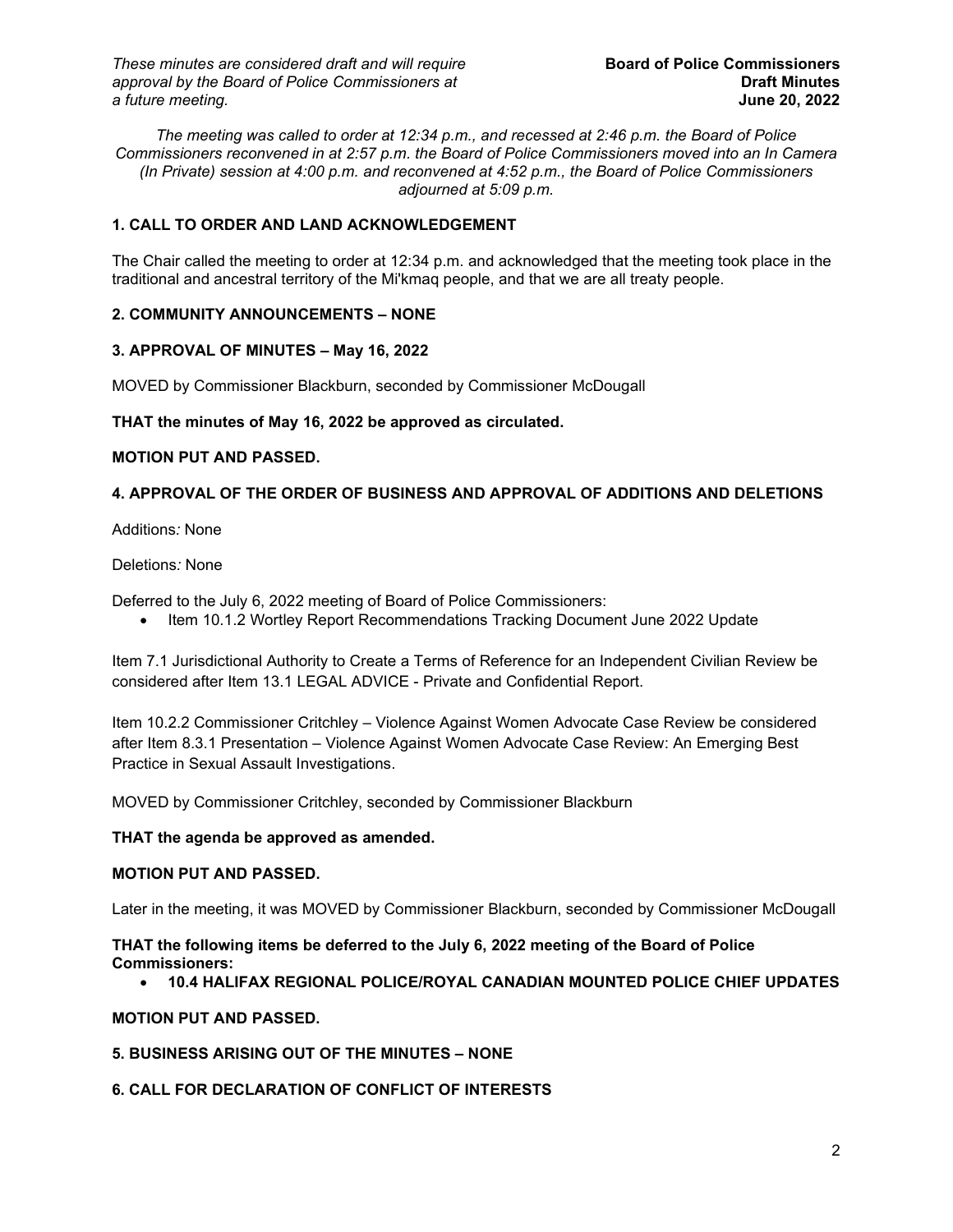*These minutes are considered draft and will require* **Board of Police Commissioners** *approval by the Board of Police Commissioners at* **Draft Minutes**   $a$  *future meeting.* 

Commissioner Critchley declared a conflict of interest:

- Item 10.2.1 Commissioner Blackburn Board of Police Commissioners Working Group on Recommendations to Define Defunding Police Terms of Reference
- Item 7.1 Jurisdictional Authority to Create a Terms of Reference for an Independent Civilian Review

## **7. CONSIDERATION OF DEFERRED BUSINESS – February 28, 2022**

# **7.1 Jurisdictional Authority to Create a Terms of Reference for an Independent Civilian Review**

Commissioner Critchley was recused from the meeting during consideration of this item having declared a conflict interest in the matter.

The Chair provided a summary of the legal opinion to the Board of Police Commissioners during Item 13.1 LEGAL ADVICE - Private and Confidential Report regarding the Commission's authority to form an independent civilian review to investigate the oversight, governance, and policy aspects of the August 18, 2021 incident.

The following motion was on the floor:

MOVED by Commissioner Blackburn, seconded by Commissioner McDougall

**THAT the Board of Police Commissioners prepare a draft of a mandate and terms of reference for an independent civilian review of the oversight, governance, and policy aspects of the HRP's handling of the protests on August 18, 2021, which mandate and terms of reference will be received and reviewed by the Board at a future meeting.** 

# **MOTION PUT AND PASSED.**

Commissioner Critchley rejoined the meeting at this time.

**8. CORRESPONDENCE, PETITIONS & DELEGATIONS** 

- **8.1 Correspondence – None**
- **8.2 Petitions – None**

**8.3 Presentation**

**8.3.1 Presentation – Violence Against Women Advocate Case Review: An Emerging Best Practice in Sexual Assault Investigations** – *Sunny Marriner, Canadian Lead, Violence Against Women Advocate Case Review*

Sunny Marriner, Canadian Lead, Violence Against Women Advocate Case Review gave a presentation introducing the violence against women case review which is currently being used by jurisdictions across Canada during the investigation of sexual assaults to identify barriers and proactively collaborate with police in their removal. Marriner responded to questions of clarification from the Board of Police Commissioners including reviewer selection criteria, protection of confidentiality, federal government funding, financial implications, how case reviewers work with local police victim service units and implementation process for brining case review to a jurisdiction.

# **9. INFORMATION ITEMS BROUGHT FORWARD – NONE**

## **10. REPORTS 10.1 STAFF 10.1.1 Board of Police Commissioners July to December 2022 Meeting Schedule**

The following was before the Commission:

• A staff recommendation report dated May 3, 2022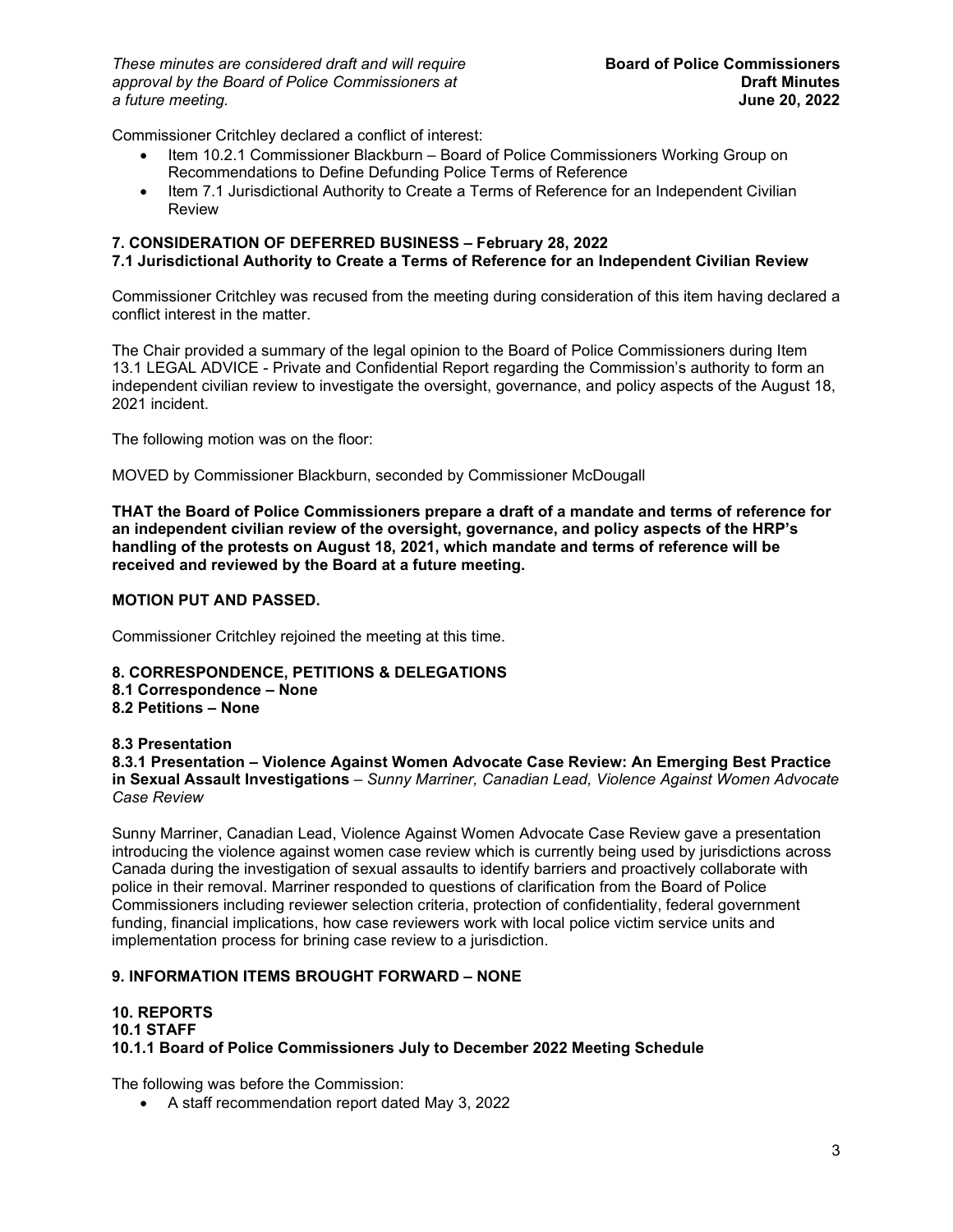MOVED by Commissioner Blackburn, seconded by Commissioner Kent

## **THAT the Board of Police Commissioners approve the proposed meeting schedule for July to December 2022 as outlined in Attachment 1 of the May 3, 2022 staff report.**

Iain MacLean, Municipal Clerk gave an overview of the staff recommendation report and responded to questions of clarification from the Board of Police Commissioners.

Commissioner Smith proposed that the meeting schedule be modified so that the October 5, 2022 and December 7, 2022 meetings occur in the evening, beginning at 4:30 p.m. As provided for in section 53 (2) of Administrative Order One, *Respecting the Procedures of the Council,* the amendment was accepted as friendly.

The motion now read:

MOVED by Commissioner Blackburn, seconded by Commissioner Kent

**THAT the Board of Police Commissioners approve the proposed meeting schedule for July to December 2022 as outlined in Attachment 1 of the May 3, 2022 staff report, and Attachment 1 be modified to show that the October 5, 2022 and December 7, 2022 meetings are to be scheduled to occur in the evening, beginning at 4:30 p.m.**

# **MOTION PUT AND PASSED.**

### **10.1.2 Wortley Report Recommendations Tracking Document June 2022 Update**

This matter was deferred during the approval of the Order of Business.

### **10.1.3 Halifax Regional Police Policy Review**

The following was before the Commission:

• Staff presentation dated June 20, 2022

Chief Dan Kinsella, Neera Ritcey, Director, Corporate Affairs, and Kara Evans, Policy and Business Initiative Coordinator, Halifax Regional Police gave a presentation regarding Halifax Regional Police's current policy manuals, an update on the progress of Halifax Regional Police's ongoing policy refresh and the planning and considerations regarding the public release of policies.

Chief Kinsella responded to questions of clarification from the Board of Police Commissioners.

MOVED by Commissioner Blackburn, seconded by Commissioner Kent

### **THAT the meeting be extended to 4:30 p.m.**

### **MOTION PUT AND PASSED.**

#### **10.1.4 Appointment of Representative to Nova Scotia Association of Police Governance Board of Directors**

The following was before the Commission:

• A motion memorandum dated June 20, 2022

MOVED by Commissioner McDougall, seconded by Commissioner Kent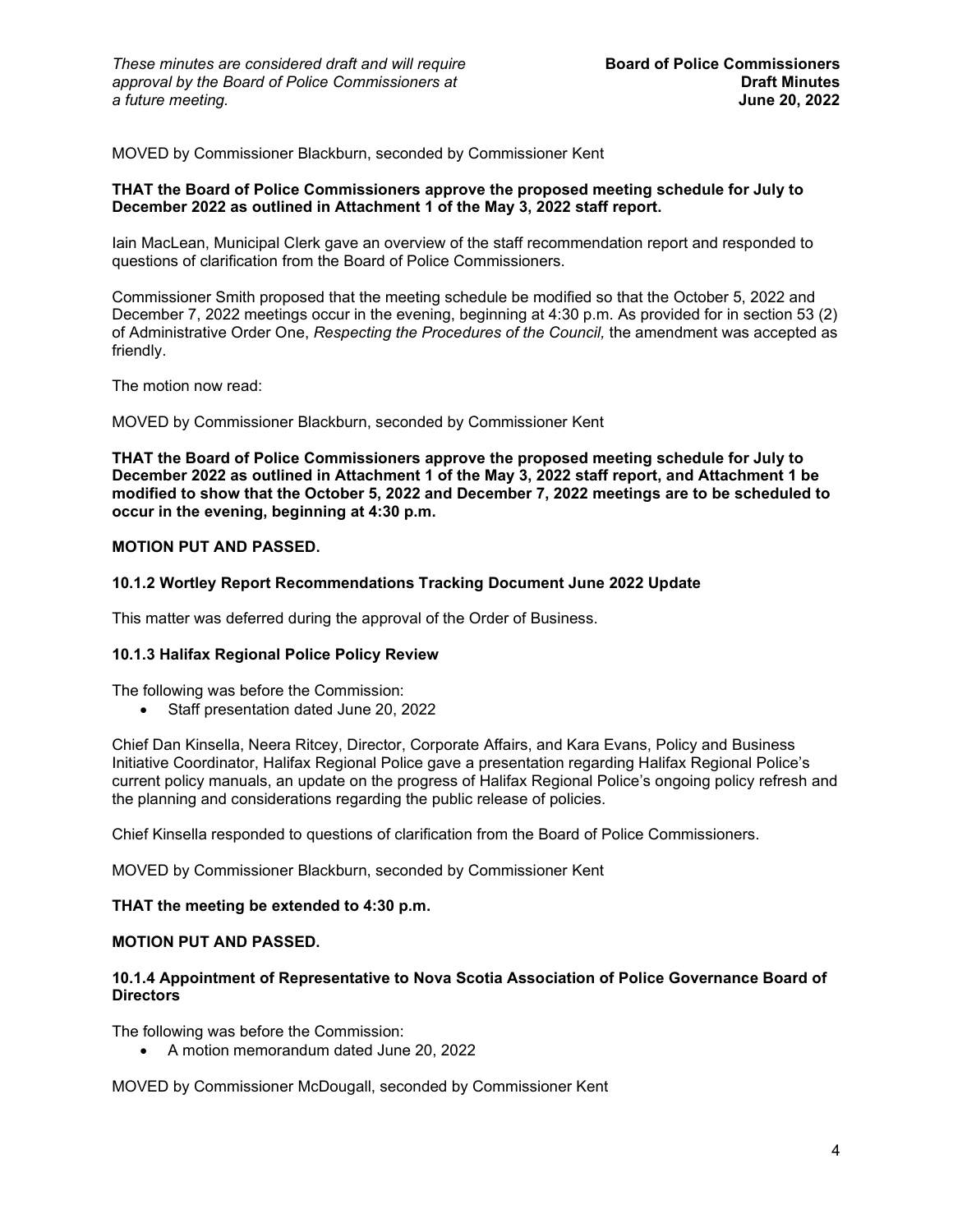*These minutes are considered draft and will require* **Board of Police Commissioners** *approval by the Board of Police Commissioners at* **Draft Minutes**   $a$  *future meeting.* 

**THAT the Board of Police Commissioners appoint Commissioner Lisa Blackburn to serve as the Commission's representative on the Nova Scotia Association of Police Governance Board of Directors.**

# **MOTION PUT AND PASSED.**

## **10.1.5 Selection of Nominee to Canadian Association of Police Governance Board of Directors**

The following was before the Commission:

• A motion memorandum dated June 20, 2022

MOVED by Commissioner McDougall, seconded by Commissioner Blackburn

**THAT the Board of Police Commissioners approve the selection of Commissioner Yemi Akindoju to serve as the Commission's nominee to the Canadian Association of Police Governance Board of Directors for the term 2022-2024.**

# **MOTION PUT AND PASSED.**

# **10.1.6 Nova Scotia Association of Police Governance 2022/2023 Membership Renewal**

The following was before the Commission:

• A motion memorandum dated June 20, 2022

MOVED by Commissioner McDougall, seconded by Commissioner Kent

**THAT the Board of Police Commissioners approve the annual renewal of the Commission's membership in the Nova Scotia Association of Police Governance in the amount of \$900.**

# **MOTION PUT AND PASSED.**

## **10.2 MEMBERS OF BOARD OF POLICE COMMISSIONERS**

# **10.2.1 Commissioner Blackburn – Board of Police Commissioners Working Group on Recommendations to Define Defunding Police Terms of Reference**

Commissioner Critchley was recused from the meeting during consideration of this item having declared a conflict interest in the matter.

The following was before the Commission:

• A report dated June 15, 2022

MOVED by Commissioner Blackburn, seconded by Commissioner Kent

### **THAT the Board of Police Commissioners:**

- **1. Approve the Terms of Reference, as outlined in Attachment 1 of the report dated June 15, 2022, for a Working Group on Recommendations to Define Defunding Police.**
- **2. Approve the formation of the Working Group on Recommendations to Define Defunding Police, directing the Working Group to follow the Terms of Reference below:**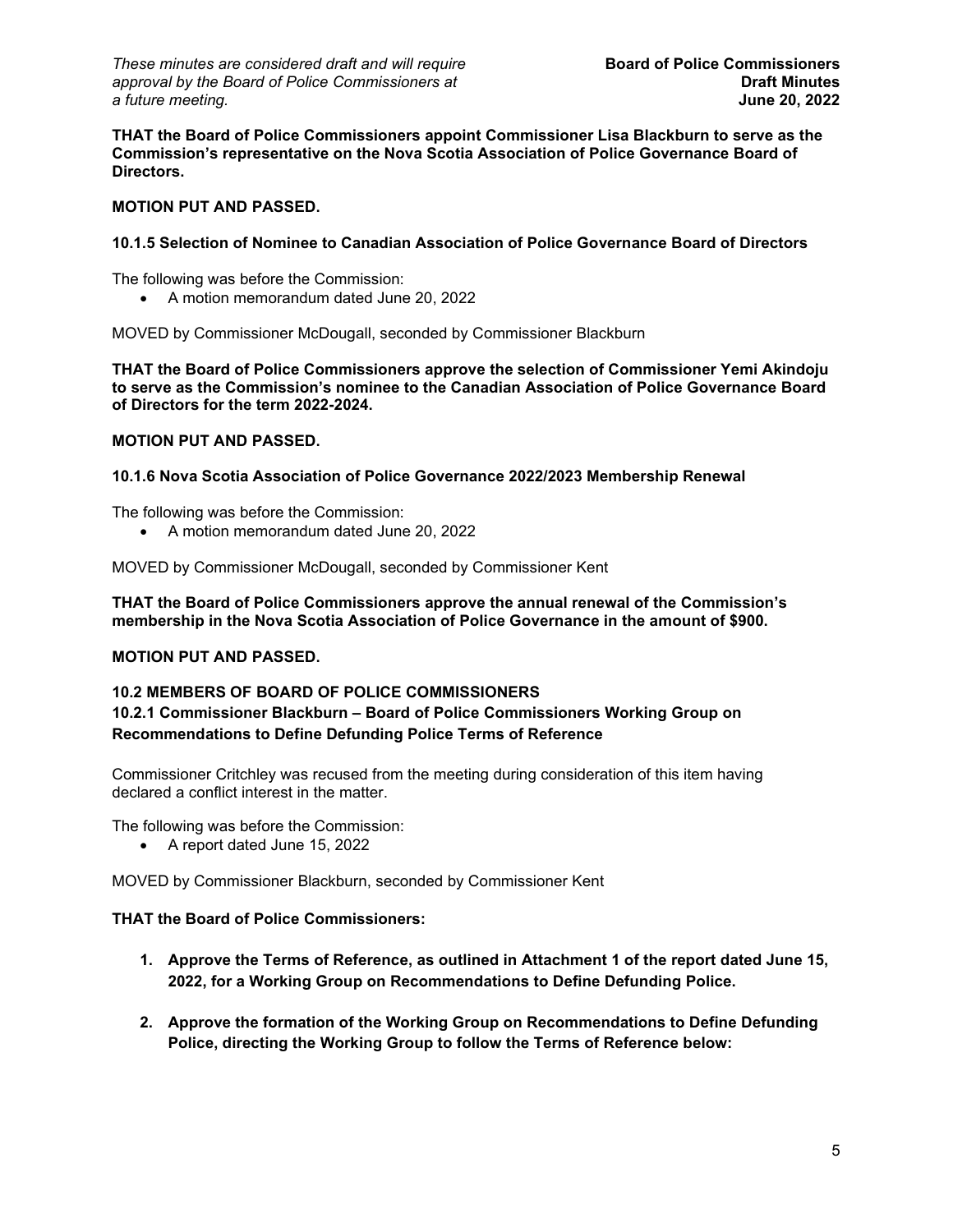- **a. Review the Committee on Recommendations to Define Defunding Police report "Defunding the Police: Defining the Way Forward for HRM" and review the 36 recommendations;**
- **b. Identify the governmental agency with responsibility for specific recommendations;**
- **c. Recommend to the Board a course of action to further the implementation of specific recommendations by identified responsible agencies;**
- **d. Recommend to the Board Terms of Reference for a subcommittee to work on recommendations concerning the implementation of those recommendations within the Board's jurisdiction; and**
- **e. Provide a report containing these and any related recommendations for the Board of Police Commissioners to consider.**
- **3. The Working Group on Recommendations to Define Defunding Police shall submit a written report to the Board of Police Commissioners.**

Commissioner Blackburn responded to questions of clarification from the Board of Police Commissioners.

# **MOTION PUT AND PASSED.**

Commissioner Critchley rejoined the meeting at this time.

# **10.2.2 Commissioner Critchley – Violence Against Women Advocate Case Review**

The following was before the Commission:

• A Request for Board of Police Commissioners' consideration form from Commissioner Critchley

MOVED by Commissioner Critchley, seconded by Commissioner Blackburn

- **1. That the Chair of the Halifax Board of Police Commissioners (the "Board") direct the Chief Officer of the Halifax Regional Police ("HRP") and recommend that the Chief Superintendent of the Halifax District Royal Canadian Mounted Police ("RCMP") enter into discussions with the Improving Institutional Accountability Project ("IIAP") to explore options for the implementation of the Violence Against Women Advocate Case Review ("VACR") model in the Halifax Regional Municipality ("HRM").**
- **2. That the Board create a subcommittee, consisting of no more than three (3) members of the Board and any additional number of members of the public as required, to oversee and assist with the development and implementation of the VACR in the HRM.**

Martin Ward, Solicitor advised the Board of Police Commissioners regarding jurisdictional concerns about the wording of the motion, suggesting that "recommend" instead of "direct" the Chief Officer of the Halifax Regional Police would be more appropriate and responded to questions of clarification from the Board of Police Commissioners.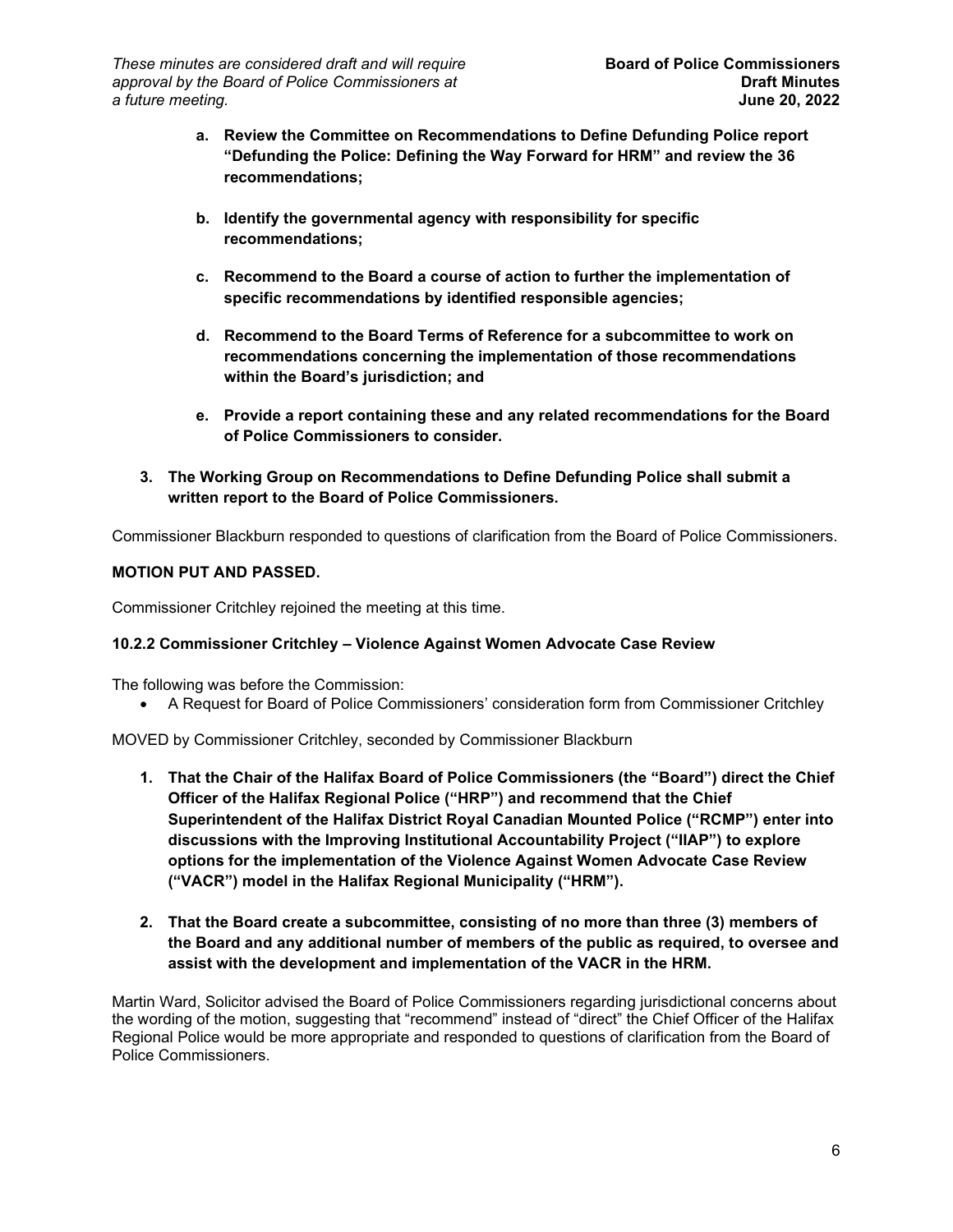*These minutes are considered draft and will require* **Board of Police Commissioners** *approval by the Board of Police Commissioners at* **Draft Minutes**   $a$  *future meeting.* 

Chief Dan Kinsella, Halifax Regional Police and Inspector Jeremie Landry, Halifax District Royal Canadian Mounted Police (Halifax District RCMP) responded to questions of clarification from the Board of Police Commissioners.

Commissioner Critchley proposed that part 1 of the motion be modified to read "recommend" instead of "direct" the Chief Officer of the Halifax Regional Police. As provided for in section 53 (2) of Administrative Order One, *Respecting the Procedures of the Council,* the amendment was accepted as friendly.

The motion now read:

MOVED by Commissioner Critchley, seconded by Commissioner Blackburn

- **1. That the Chair of the Halifax Board of Police Commissioners (the "Board") recommend the Chief Officer of the Halifax Regional Police ("HRP") and Chief Superintendent of the Halifax District Royal Canadian Mounted Police ("RCMP") enter into discussions with the Improving Institutional Accountability Project ("IIAP") to explore options for the implementation of the Violence Against Women Advocate Case Review ("VACR") model in the Halifax Regional Municipality ("HRM").**
- **2. That the Board create a subcommittee, consisting of no more than three (3) members of the Board and any additional number of members of the public as required, to oversee and assist with the development and implementation of the VACR in the HRM.**

Commissioner Blackburn proposed that part 2 of the motion be removed from the motion and that the Chief of Halifax Regional Police and Chief Superintendent of the Halifax District RCMP return to the Commission at the Commission's September 2022 meeting to report on the progress of discussions with Improving Institutional Accountability Project. As provided for in section 53 (2) of Administrative Order One, *Respecting the Procedures of the Council,* the amendment was accepted as friendly.

The motion now read:

MOVED by Commissioner Critchley, seconded by Commissioner Blackburn

**That the Chair of the Halifax Board of Police Commissioners (the "Board") recommend the Chief Officer of the Halifax Regional Police ("HRP") and that the Chief Superintendent of the Halifax District Royal Canadian Mounted Police ("RCMP") enter into discussions with the Improving Institutional Accountability Project ("IIAP") to explore options for the implementation of the Violence Against Women Advocate Case Review ("VACR") model in the Halifax Regional Municipality ("HRM") and that HRP and RCMP report back to the Board at the Board's September 2022 meeting regarding the progress of the discussions with IIAP.**

# **MOTION PUT AND PASSED.**

# **10.4 HALIFAX REGIONAL POLICE/ROYAL CANADIAN MOUNTED POLICE CHIEF UPDATES**

This matter was deferred, refer to Order of Business.

### **11. ADDED ITEMS – NONE**

### **12. ITEMS FOR FUTURE CONSIDERATION – NONE**

**13. IN CAMERA (IN PRIVATE)**